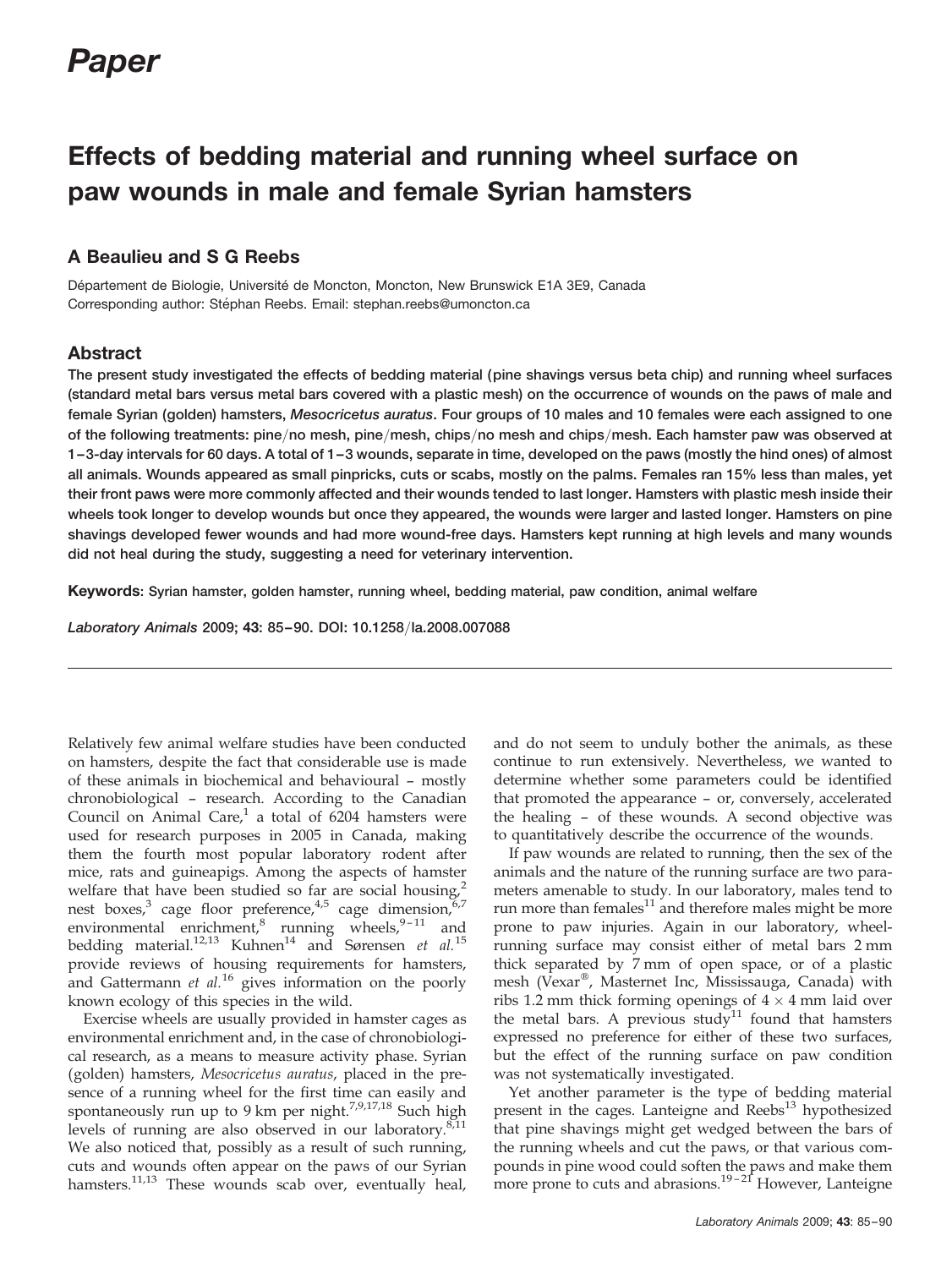and  $Reebs<sup>13</sup>$  noted no significant difference between pine shavings, aspen shavings and corn cob in their effect on wound number and severity (in fact, pine shavings tended to lead to better paw condition, but not significantly so). Here, we decided to compare pine shavings with another type of bedding, small heat-treated hardwood chips, using more varied measures of paw condition.

## Materials and methods

This experiment was conducted under approval by the Universite´ de Moncton's Animal Care Committee (protocol #05-03).

A total of 80 Syrian hamsters (40 males and 40 females) were used. The strain was Crl:LVG (SYR) obtained from Charles River Canada in four separate batches (two batches of 20 males and two of 20 females) aged about 60 days. Upon arrival in the laboratory, each of the 20 hamsters was placed in its own cage so that five hamsters were randomly assigned to each of four treatments: pine/mesh, pine/no mesh, chips/mesh and chips/no mesh. Each polypropylene cage (translucent white,  $47 \times 26 \times 20$  cm, 'F-size' for rats, Nalgene) contained 1 L of bedding material spread on the floor. In the case of the pine treatment, the bedding consisted of pine shavings (Pet Pal Corp, Carlsbad, CA, USA) that had an approximate size of  $10 \text{ mm} \times 4 \text{ mm}$ . In the case of chips treatment, the bedding consisted of heat-treated hardwood flakes (Beta Chip<sup>®</sup>, Northeastern Products Corp, Warrensburg, NY, USA) that were about  $2 \text{ mm} \times 4 \text{ mm}$ . Each cage was equipped with a running wheel (35 cm diameter, 'F-size' for rats, Nalgene) with metal rods 9.5 cm long and 2 mm thick, spaced 9 mm apart (actual open space between rods: 7 mm). In the case of no mesh, the rods were bare, whereas in the case of mesh, a strip of plastic mesh (see Introduction) was pushed against the metal wheel from the inside and secured in place by small-gauge electronic wire ties. Except for the first batch of 20 males, each wheel was connected to a micro-switch that tallied the number of nightly wheel revolutions (no data on wheel revolutions are available for the first batch of 20 males). Nightly wheel revolutions were noted once or twice a week. Water and food (pellets for rodents, Living World<sup>®</sup>, Rolf C Hagen Group, Montreal, Canada) were available ad libitum and replaced as needed.

The 20 cages were kept side by side on tables in a single room kept at  $21 \pm 1$ °C, under a 14:10 h light:dark cycle. Light was provided by incandescent lights, resulting in a mean intensity of 81 lux (Lunasix 3, Gossen) within each cage. Litter was changed at 10-day intervals, at which time each hamster was weighed.

Every 1 –3 days for 60 days, each hamster was taken out of its cages and restrained inside a rectangular transparent plastic container  $(14.5 \times 8.5 \times 6$  cm). The colour, general appearance and position (palm or toes) of each paw wound were noted. The length  $(\pm 0.5 \text{ mm})$  of the long and short axes of each wound was measured with a ruler.

The following variables relating to paw condition were calculated for each hamster: (1) latency to first wound  $=$  the

number of days until the first wound appeared; (2) number of wounds  $=$  the total number of separate wounds, both spatially and temporally; (3) number of  $\text{legs} = \text{the total number of legs on which at least one paw}$ wound appeared; (4) wound-free days  $=$  the total number of days, out of 60, when no wound was present; (5) wound-days  $=$  the number of days that a wound was present, totalled for all wounds; (6) wound-day-size  $=$ same as wound-day, but multiplied by the size (short axis  $\times$  long axis) of the wound each day; and (7) largest wound size = largest size (short axis  $\times$  long axis) of any wound observed on that animal. Non-observation days at the beginning or end of a wound presence were counted as half-days in the calculation of any variable involving days. Wound duration was calculated and some values were reported, but this variable was not included in the main analysis because many wounds had not disappeared by the end of the experiment and thus their true duration could not be established.

Two other variables calculated for each hamster were weight gain, taken as the difference between the weight at the beginning and end of the 60-day experiment, and average nightly wheel revolutions, taken as the mean of eight single night measurements, one for each of the first eight weeks of the experiment.

Variables were analysed with three-way ANOVAs (SPSS for Windows v.12, Chicago, IL, USA), with sex (male or female), mesh (present or absent) and litter (pine or chips) as fixed treatments. *t*-tests,  $\chi^2$ -tests and Pearson's correlation tests were also used (SPSS for Windows v.12). Significance level was set at  $P = 0.05$ , and P values between 0.05 and 0.10 were noted as tendencies or nearly significant results. Though means on the figures are accompanied by standard errors, in the text and tables, they are accompanied by standard deviations.

## **Results**

### Quantitative description

Only two of the 80 hamsters (one male and one female) did not exhibit any paw wound during the 60 days of the study (Table 1). Conversely, only six females and no males developed wounds on all four paws. The most common condition, especially in males, was to have both hind paws and none of the front paws affected (Table 1). Only five of the 40 males ever showed wounds on a front paw (intriguingly, always the right one), whereas 19 of the 40 females had one or both front paws involved (fairly evenly divided between the right and left ones, Table 1). This difference in the proportion of males and females affected on the front paws is significant ( $\chi^2$  = 11.66, P < 0.001).

The maximum number of wounds per paw never exceeded three, and multiple wounds per paw were almost always separate in time. The average number of wounds per paw (including cases when no wounds were present) was  $1.40 \pm 0.63$ ,  $1.30 \pm 0.85$ ,  $0.48 \pm 0.83$ , and  $0.38 \pm 0.59$  for the rear right, rear left, front right and front left paws, respectively ( $n = 80$ ).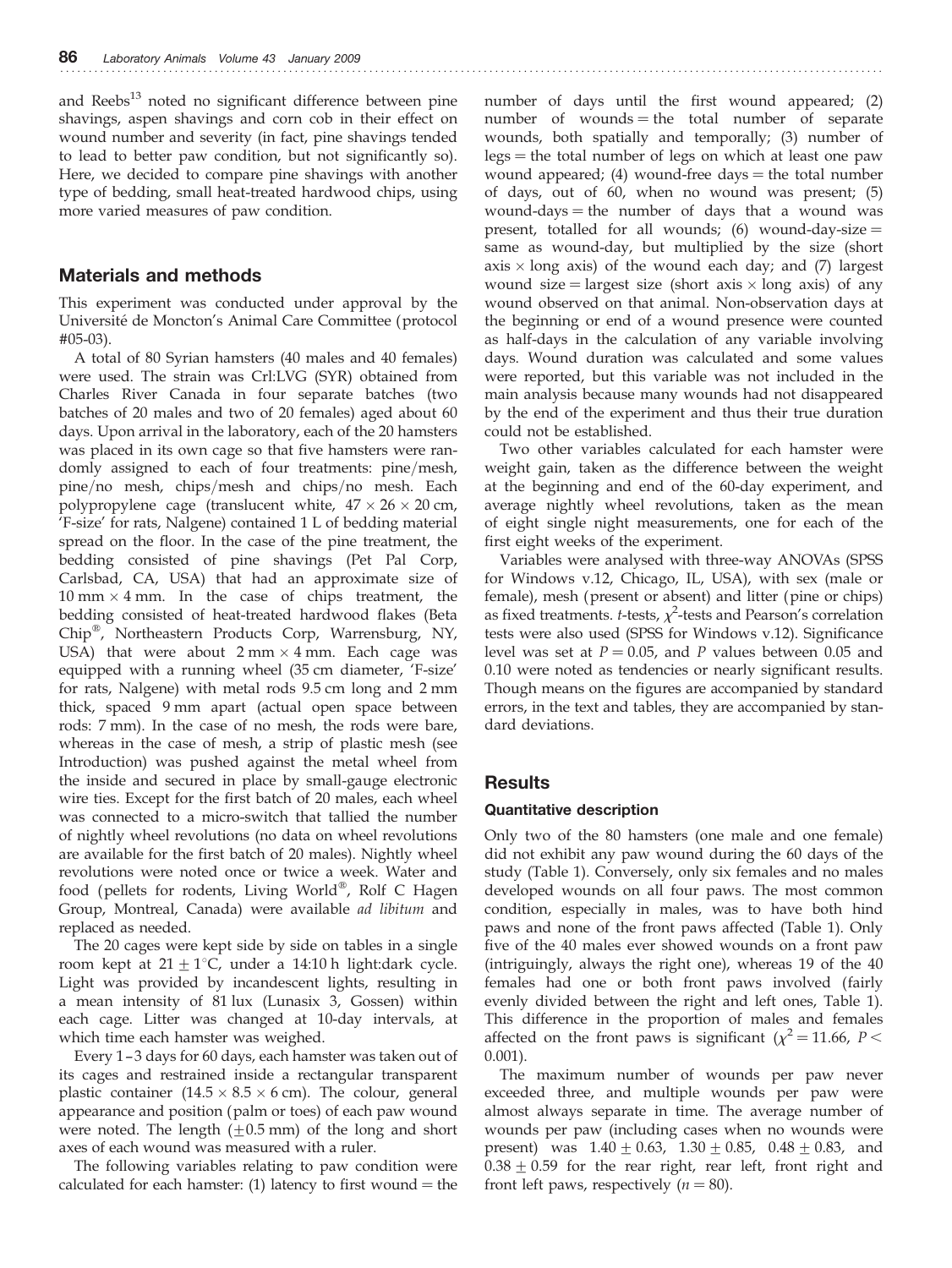| <u>table to modiff op flamber of modified oboottod on oden pantor formale and mail namotore admig the set all operations</u> |             |               |                  |               |                   |  |  |  |  |
|------------------------------------------------------------------------------------------------------------------------------|-------------|---------------|------------------|---------------|-------------------|--|--|--|--|
|                                                                                                                              | $\mathbf n$ | Rear right    | <b>Rear left</b> | Front right   | <b>Front left</b> |  |  |  |  |
| Females                                                                                                                      |             | $\times$      | $\times$         | $\times$      | $\times$          |  |  |  |  |
|                                                                                                                              |             | $1.67 + 0.58$ | $\times$         | $\times$      | $\times$          |  |  |  |  |
|                                                                                                                              |             | $1.35 + 0.49$ | $1.65 + 0.61$    | $\times$      | $\times$          |  |  |  |  |
|                                                                                                                              |             | $1.66 + 0.58$ | $1.33 + 0.58$    | $1.66 + 0.58$ | $\times$          |  |  |  |  |
|                                                                                                                              |             | $1.33 + 0.82$ | $1.17 + 0.41$    | $1.33 + 0.52$ | $1.00 + 0.00$     |  |  |  |  |
|                                                                                                                              |             | $1.57 + 0.79$ | $1.86 + 0.90$    | $\times$      | $1.29 + 0.49$     |  |  |  |  |
|                                                                                                                              |             | $1.33 + 0.58$ | $\times$         | $2.00 + 1.00$ | $\times$          |  |  |  |  |
| Males                                                                                                                        |             | $\times$      | $\times$         | $\times$      | $\times$          |  |  |  |  |
|                                                                                                                              |             | $1.00 + 0.00$ | $\times$         | $\times$      | $\times$          |  |  |  |  |
|                                                                                                                              | 30          | $1.70 + 0.79$ | $2.03 + 1.27$    | $\times$      | $\times$          |  |  |  |  |
|                                                                                                                              | 5           | $1.40 + 0.55$ | $2.00 + 1.22$    | $1.20 + 0.45$ | $\times$          |  |  |  |  |
|                                                                                                                              |             | $\times$      | $1.00 + 0.00$    | $\times$      | $\times$          |  |  |  |  |

Table 1 Mean (+SD) number of wounds observed on each paw of female and male hamsters during the 60-day experiment

The rows are broken down according to the combination of legs affected on the animals

The wounds were usually located on the palm (81.1%), with the base of a toe  $(17.1\%)$  or a toe  $(1.8\%)$  being the other positions. The nature of the wound could be a small dot, a cut 1-3 mm long or a scab of various sizes (Figure 1). The colour was usually dark red, but it could also be black, light or dark brown, or light or dark yellow. Shape, size and colour changed throughout the lifetime of a wound. Of those wounds that healed during the study, mean duration was  $10.97 \pm 9.76$  and  $13.97 \pm 12.83$  days for males and females, respectively (the difference is nearly significant:  $t = 1.757$ ,  $P = 0.081$ ,  $n = 103$  and 105). Of the wounds that did not heal completely and that were still present at the end of the study, mean duration was  $39.4 + 13.22$  and  $41.5 + 16.42$  days for males and females, respectively ( $t = 0.566$ ,  $P = 0.573$ ,  $n = 29$  and 38).

#### Effect of sex

Females had slightly but significantly larger weights than males at the start of the experiments  $(115 \pm 4.3 \text{ g}$  versus  $112 \pm 3.6$  g;  $t = 3.670$ ,  $P < 0.001$ ,  $n = 40$  and 40). By the end of the experiments, females had also gained significantly more weight than males (females:  $46 \pm 13$  g, males:  $19 \pm 10$  g). Females ran in their wheels significantly less than males (by 15% on average; Figure 2A, Table 1) but running the ANOVA with wheel revolutions as a covariate still yielded a significant difference between male and female weight gains ( $F = 59.58$ ,  $P < 0.001$ ).

There was a significant sex effect for five of the seven paw wound variables, females consistently showing worse paw conditions (Figures 2D –H, Table 2). This is in spite of the fact that females ran significantly less. Although the total number of wounds did not differ between the two sexes, wounds tended to be larger and to last longer in females, leading to higher values of wound-days, wound-day-size and largest wound size, and to lower values of wound-free days. Females also had more legs affected than males, consistent with the observation that front legs were affected mostly in females.

There was no significant correlation between any of the seven wound variables and either the individual weight gain or the final body weight, be it within all males pooled together or within all females pooled together or

within each group of 10 males or 10 females, with the following exception: among the 10 females that were assigned to the chips/no mesh treatment, higher weight gain and higher final body weight were correlated with longer latency to first wound ( $P < 0.008$ ), fewer wounds ( $P <$ 0.042) and fewer legs affected ( $P < 0.036$ ).

#### Effect of running surface

First wounds appeared significantly more slowly in animals provided with mesh inside their running wheel (Figure 2B, Table 2). However, values for wound-day-size and for largest wound size were significantly greater in the mesh groups, and there was also a tendency  $(P = 0.09)$  for wound-days to be higher (Figures 2F–H, Table 2). These worse indices (latency to first wound notwithstanding) cannot be attributed to more running activity because the mesh groups in fact ran significantly less (by 24% on average; Figure 2A, Table 2).

#### Effect of bedding material

Paw condition was better in the pine shavings groups. There was no difference with the beta chip groups for latency to first wound, but number of wounds, wounddays and Wound-day-size were all significantly lower for pine shavings; number of legs affected was almost significantly lower ( $P = 0.093$ ) and number of wound-free days was significantly higher (Figure 2, Table 2). There was a tendency  $(P = 0.062,$  Table 2) for the pine shavings animals, especially the males, to run less (Figure 2A) which might explain their better paw condition, but the significant ANOVA results are maintained, or very nearly



Figure 1 Examples of wounds on hamster paws, including a front leg (leftmost image)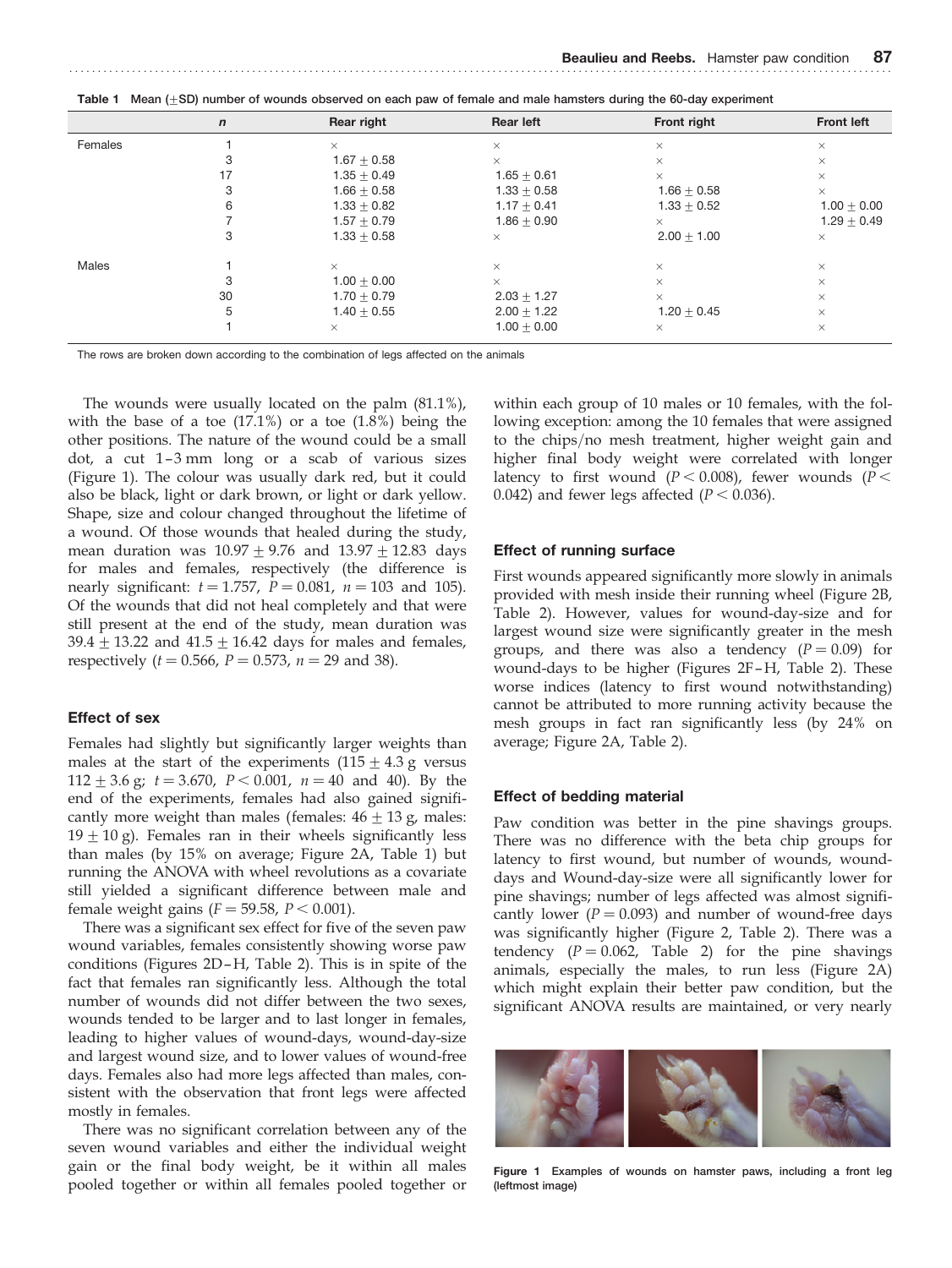

Figure 2 Mean  $(\pm SE)$  number of nightly wheel revolutions (A) and paw condition (B-H) in male and female hamsters with pine shavings (black bars) and hardwood chips (grey bars) as bedding material, and with or without a plastic mesh over the metal bars of their running wheel.  $n = 10$  except for males' wheel revolutions where  $n = 5$ 

so, when the variable wheel revolutions are included as a covariate (number of wounds:  $F = 3.680$ ,  $P = 0.061$ ; wound-free days:  $F = 7.375$ ,  $P = 0.009$ ; Wound-days:  $F =$ 6.553,  $P = 0.013$ ; Wound-day-size:  $F = 3.545$ ,  $P = 0.065$ and latency to first wound becomes significant:  $F = 4.972$ ;  $P = 0.030$ .

# **Discussion**

### Effect of sex

Our result that males ran more than females replicates the observations of Reebs and St-Onge.<sup>11</sup> However, the prediction that such high running would lead to more paw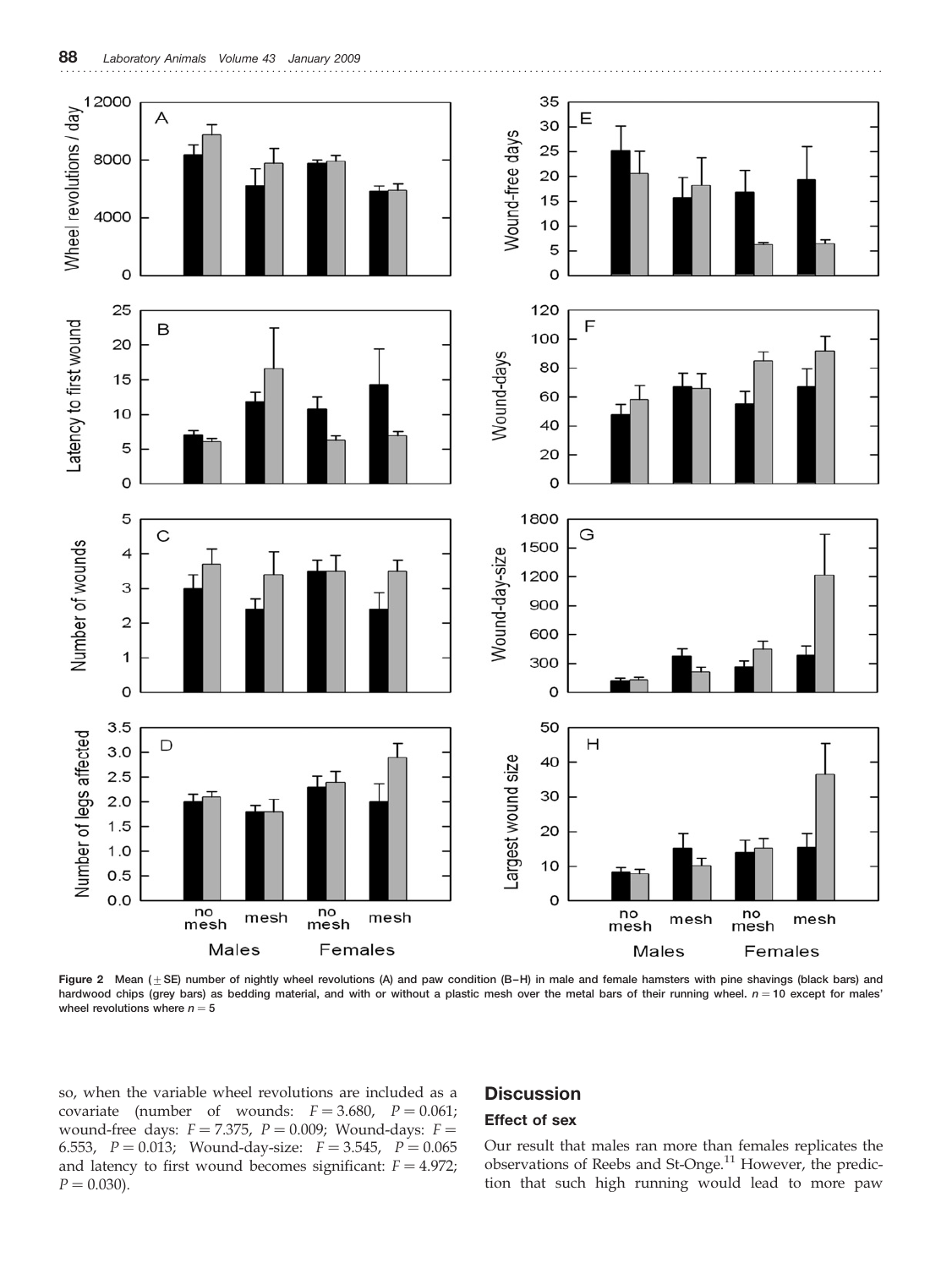| <b>Sex</b> | <b>Mesh</b> | Litter | <b>SxM</b> | <b>SxL</b> | <b>MxL</b> | <b>SxMxL</b> |  |
|------------|-------------|--------|------------|------------|------------|--------------|--|
| < 0.001    | 0.412       | 0.546  | 0.085      | 0.122      | 0.465      | 0.624        |  |
| 0.007      | < 0.001     | 0.062  | 0.877      | 0.105      | 0.999      | 0.900        |  |
| 0.689      | 0.021       | 0.327  | 0.181      | 0.060      | 0.725      | 0.293        |  |
| 0.745      | 0.107       | 0.025  | 0.871      | 0.625      | 0.256      | 0.515        |  |
| 0.004      | 0.644       | 0.093  | 0.282      | 0.168      | 0.294      | 0.186        |  |
| 0.017      | 0.473       | 0.045  | 0.248      | 0.093      | 0.687      | 0.454        |  |
| 0.029      | 0.091       | 0.020  | 0.783      | 0.094      | 0.542      | 0.800        |  |
| 0.002      | 0.009       | 0.063  | 0.222      | 0.011      | 0.301      | 0.076        |  |
| 0.005      | 0.008       | 0.155  | 0.255      | 0.020      | 0.201      | 0.043        |  |
|            |             |        |            |            |            |              |  |

Table 2 P values from three-way ANOVAs conducted on weight gain and the data shown in Figure 2

Significant values ( $P < 0.05$ ) are in bold

wounds was not upheld. On the contrary, in many respects, males had better paw condition than females. Perhaps, this indicates a reversed cause-and-effect relationship, with females running slightly less (by 15% on average) as a consequence of their larger or longer lasting wounds. Or perhaps, males can heal their wounds faster, as suggested by the nearly significant difference between the sexes in the duration of those wounds that healed during the study. None of these potential explanations, however, addresses the finding that females developed wounds on their front paws much more often than males.

Females gained more weight than males. Females have an intrinsic tendency to grow more than males, and it is known that they are usually larger than males.<sup>14</sup> Borer<sup>22</sup> reported that exercised hamsters gained more weight than sedentary ones, but this cannot be used to explain the superior growth we observed in females because our females actually ran less than males on average (and at any rate, the higher weight gain by females remained significant after wheel running was taken into account as a covariate).

#### Effect of running surface

The mesh groups ran about 24% less in their wheels, which may explain their higher latency to first wound, but not their higher wound-day, wound-day-size and largest wound size values. As compared with bare metal rods, a plastic mesh surface is not as hard but presents a larger surface of contact for the paws. Metal bars can be grabbed with the toes only; whereas, a good part of the palm comes in contact with the mesh on each step. The hard metal may induce wound formation more quickly, $^{23}$  but once a wound is present, it may take longer to heal in the case of a mesh surface because of the increased friction on a larger part of the palm.

#### Effect of bedding material

Pine shavings led to better paw condition than beta chip. This result is in line with that of Lanteigne and  $Reebs<sup>13</sup>$ who observed slightly (though not significantly) fewer paw wounds and a lower overall scab severity in hamsters housed on pine shavings as compared with aspen shavings or corn cob. The mechanism by which pine shavings decrease wound occurrence is unclear.

One must bear in mind that several factors come into play when choosing a bedding material for hamsters.<sup>24</sup> Bedding material must be clean, dry, not toxic, $25$  free of carbohydrates which increase the activity of the hepatic enzymes<sup>19,26</sup> and of aromatic components that can be carcinogenic.20 The capacity of bedding material to double up as nesting material can also be taken into consideration<sup>13</sup> and now we must add, and continue investigating, its effect on paw condition in hard-running hamsters.

#### Severity of the wounds

All hamsters kept running at relatively high levels despite the occurrence of wounds on their paws. It remains possible, however, that the most severe wounds hindered wheel running to a certain extent, something that our once-a-week wheel measurements do not allow us to investigate. Daily measurements will be necessary in the future to correlate the appearance of a wound, or its development beyond a certain size, with any sudden decrease in wheelrunning activity.

Irrespective of the degree of its impact on a hamster's ability to use its running wheel, in animal welfare terms, the appearance of wounds on the paws is a problem. The present study provides a first description of this wound problem, and identifies at least one easy choice that can be made in the lab to minimize it: the use of pine shavings as bedding. However, the cause of the problem remains unknown. Wear and tear due to excessive running is a possibility that can be investigated in the future by limiting to various extents the access to a running wheel. The possibility of cuts caused by bedding material (especially while the animal is running) could be studied through the removal of bedding. Finding the source of the wound problem will undoubtedly point to more solutions for minimizing it. In the meantime, palliative veterinary care may be indicated, especially given the number of wounds/scabs that lasted for 40 days or more in this study.

#### ACKNOWLEDGEMENTS

We thank Darren MacKinnon for help with the care of the hamsters. This research was financially supported by the Faculté des Études Supérieures et de la Recherche de l'Université de Moncton, and by an individual grant to SGR from the Natural Sciences and Engineering Research Council of Canada.